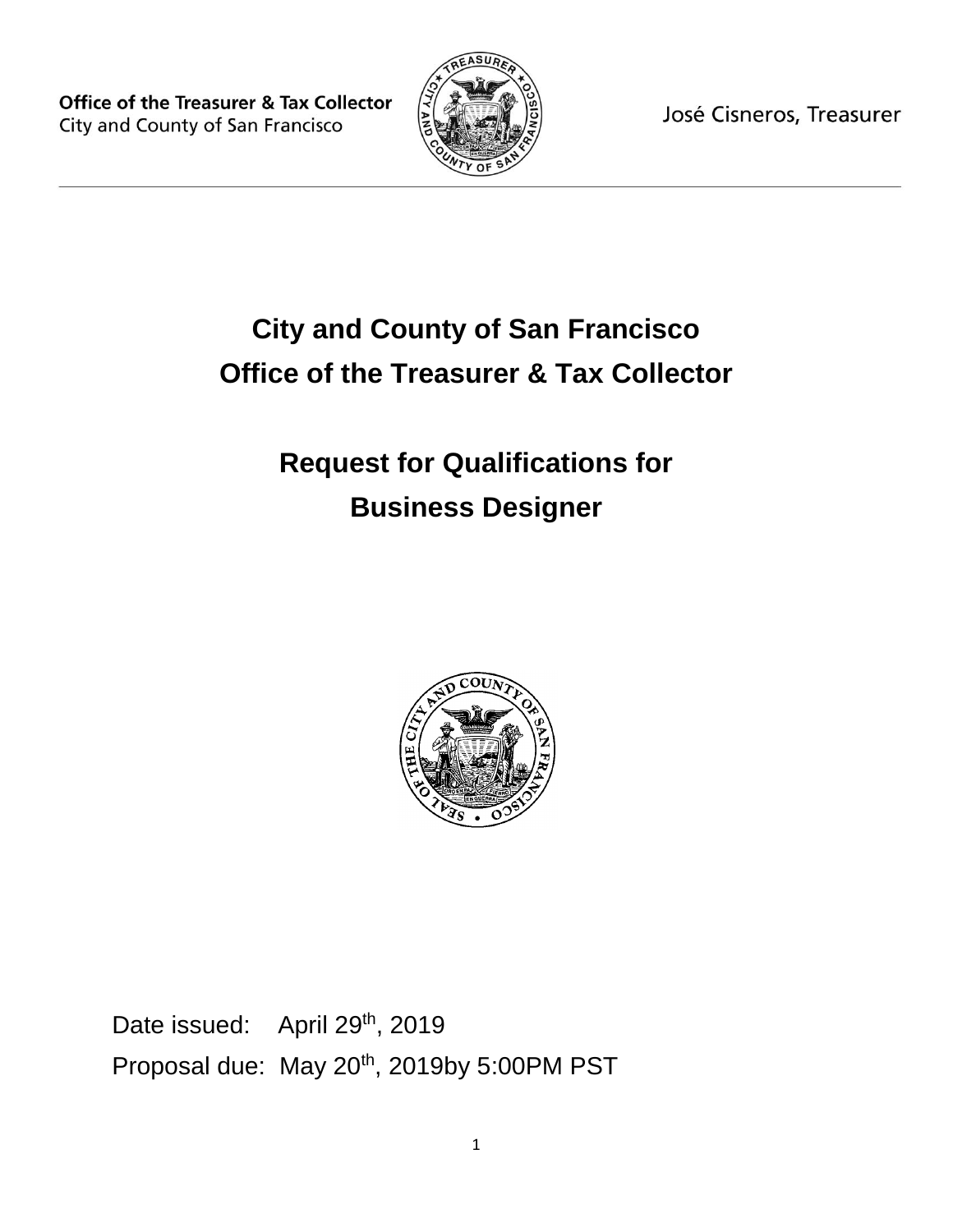

#### **1. Background**

The Office of the Treasurer and Tax Collector, Office of Financial Empowerment (OFE) is partnering with San Francisco International Airport (SFO) to design and pilot financial interventions that strengthen the financial stability and security of its 43,000 workers. OFE is seeking a Business Designer to develop business models for these financial interventions.

### **2. Scope of Work**

**Objective:** To design service and business model(s) for a financial intervention that supports the financial security of private sector workers at SFO, including the funding, administration, and governance structure to ensure its sustainability and scalability to reach 43,000 workers and 260 private sector employers at SFO.

**Details:** The consultant will be responsible for providing business design services, including:

- 1. Develop desirable, feasible, viable, and socially impactful service model and business model of a financial intervention that increase workers' financial stability and security, and increase tenant employers' retention and recruitment at SFO; and
- 2. Conduct quantitative research, qualitative research, and financial analysis to inform the development, go-to-market strategy, and scaling of service model and business model within SFO, including:
	- a. **Impact on financial stability and security.** Conduct primary and secondary research on financial security of workers to help design the business and service model for a financial intervention;
	- b. **Impact on recruitment and retention.** Conduct primary and secondary research on the cost of financial insecurity on recruitment and retention to inform the design of the business and service model(s) of a financial intervention;
	- c. **Funding.** Financial modeling and analysis of funding scenarios for the financial intervention that includes funding from SFO, private sector employers, unions, and workers, and looks at how to develop it to ensure ease of funding by various parties;
	- d. **Governance.** Research and develop recommendations for how the financial intervention is governed and managed, exploring whether the fund is administered by SFO, workers, or with a third party;
	- e. **Benefit amount available to workers.** Financial modeling and analysis to develop scenarios to calculate potential funding amounts available to all workers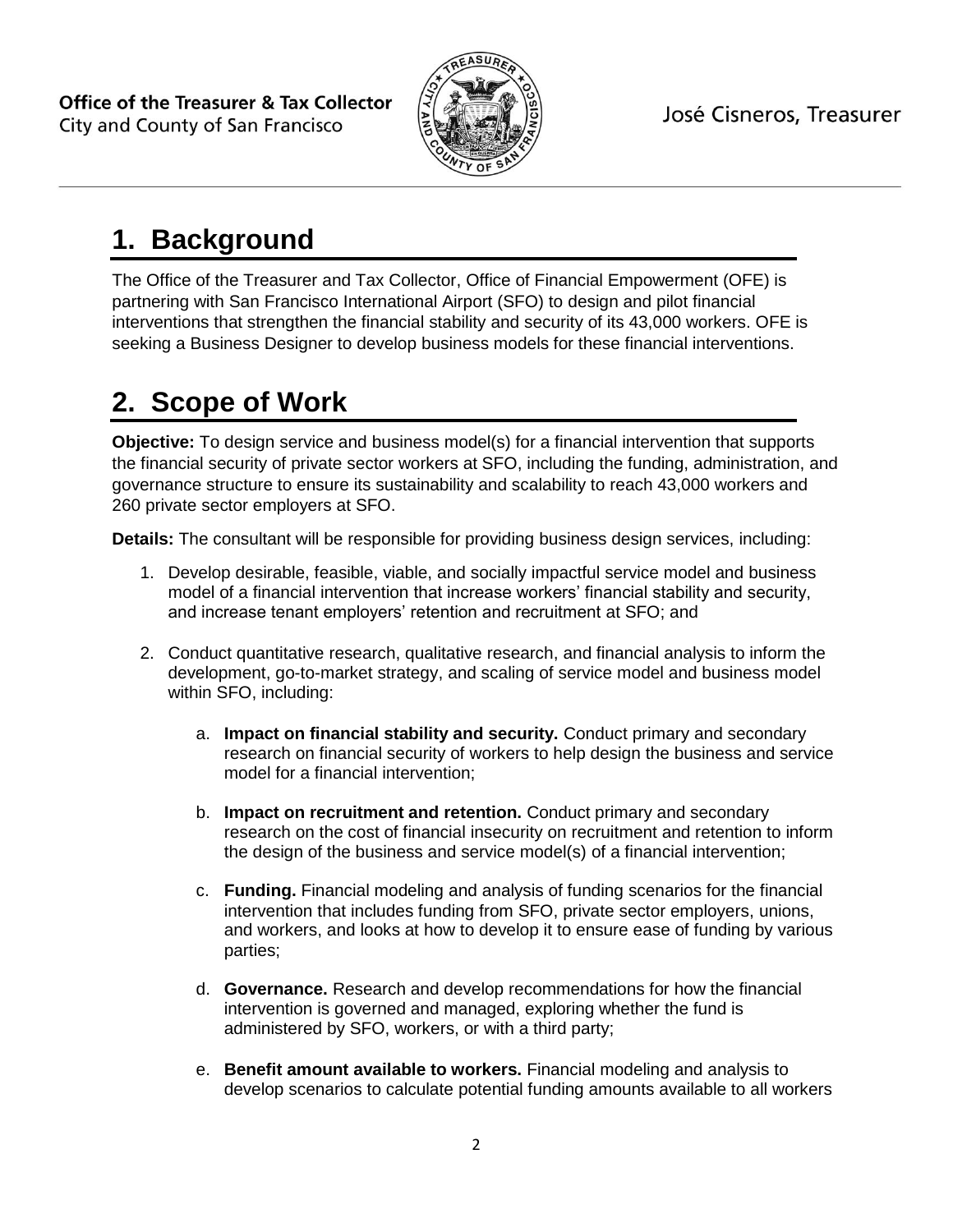

(full-time, part-time and contract) employed through private sector workers at SFO;

- f. **Disbursement of funds.** Research and assess the benefits and costs of fund disbursement to workers, including eligibility, application process, disbursement and reporting of fund utilization; and
- g. **Impact on public benefits and taxes.** Research and assess the tax implications for employers, SFO, and workers as well as public benefits implication for workers based on funding source and amounts, type of funds, and disbursement of funds.
- 3. Communicate and discuss business and service model(s) and social impact of model(s) with senior management and elected officials.

**Timeline:** The Office of Financial Empowerment will be working on the design of a workers support fund though June 30, 2020. It is expected that the contractor will collaborate with OFE staff on an ongoing basis through the engagement starting in June 2019 and will finalize their work in consultation with OFE staff. Consultant will submit a report on the final business model design no later than **June 30th, 2020.**

- 1. **Research Phase.** June 2019 July 2019. Conduct research and analysis on existing business models of employer-based interventions supporting workers' financial security, including emergency funds and portable benefits. Participate in one-on-one interviews with subject matter experts and key stakeholders including workings and employers. Create assets for presentation to SFO and communicate R&D findings to SFO.
- 2. **Concept Generation Phase.** July 2019 October 2019. Conduct research and analysis to inform business and service model(s) design of potential workers' financial support benefit(s). Develop the first iteration of the service model(s) and business model(s). Participate in the selection of concepts to develop into prototypes. Create assets for presentation to SFO and communicate R&D findings to SFO.
- 3. **Prototyping Phase.** October 2019 January 2020. Conduct research and analysis to inform prototypes of business and service model(s) design. Determine what assumptions in the model to test with prototype(s). Based on learnings from the prototype(s), develop the second iteration of the service model and business model for 1-3 potential workers' support benefits. Participate in the selection of the intervention to pilot. Create assets for presentation to SFO and communicate R&D findings to SFO.
- 4. **Pre-Pilot Phase.** February 2020 March 2020. Conduct research and analysis to inform business and service model design for pre-pilot phase. Identify model(s) assumptions to